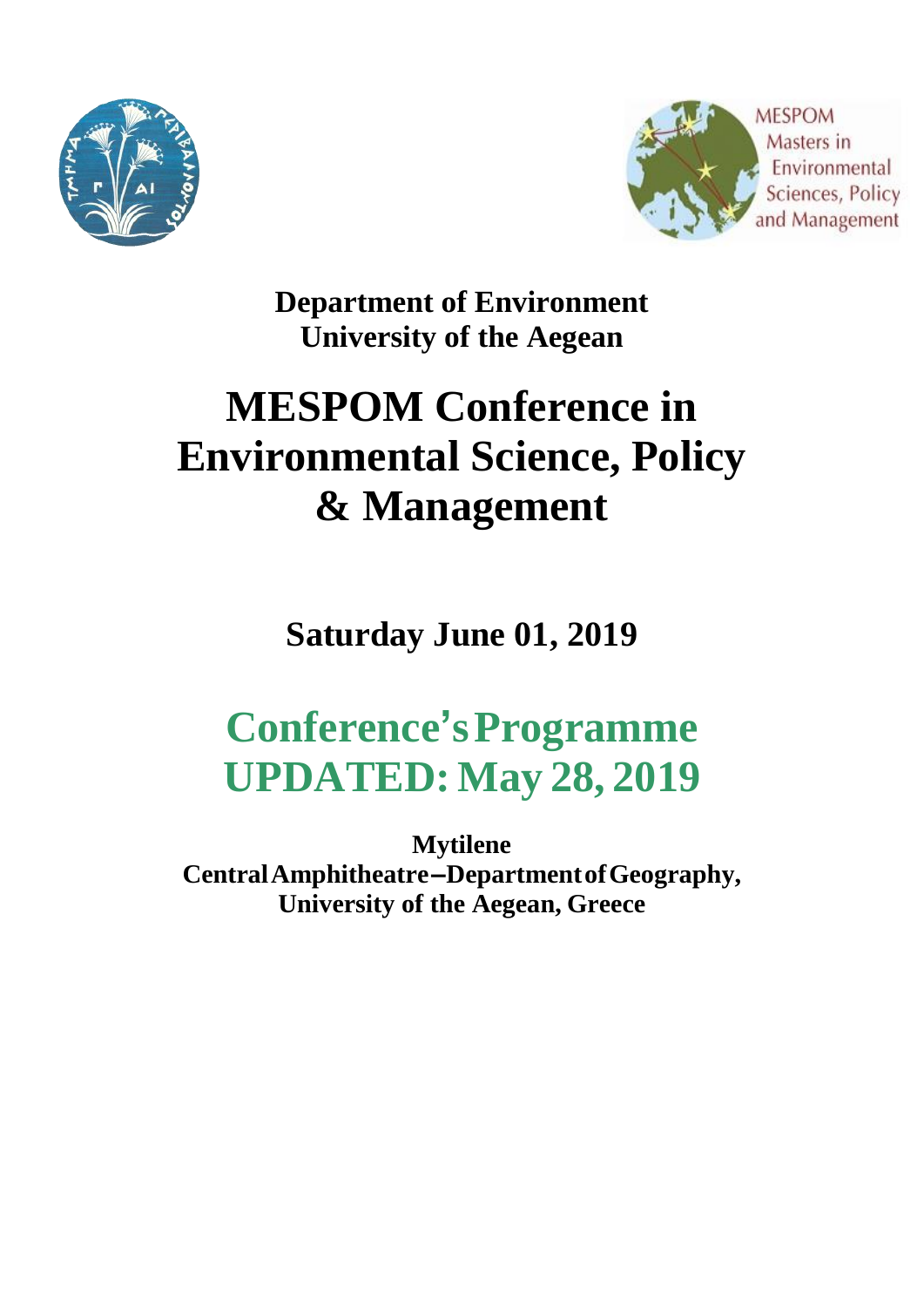## **Saturday 01 June 2019**

#### **09:30-10:00** Speakers' Registration, Launching the Conference

# **---ORAL PRESENTATIONS---**

#### **10:00 – 12:00 Environmental Sciences' stream**

Eleni Ioanna **KOUTSOVILI** *&* Ourania **TZORAKI** (University of the Aegean) *Flood risk assessment in intermittent streams by coupling hydrological and hydraulic models and early flood warning system development*

Ioannis **DASKALOUDIS** & Dimitrios **LEKKAS** (University of the Aegean) *Assessing the composting procedure and the compost from meal residues and olive mill wastes*

Stelios **ZIMERAS** & Yiannis **MATSINOS** (University of the Aegean) *Landscape patterns using spatial models*

### *12:00 -12:30 Coffee Break*

### **12:30 – 14:00 Environment Policy stream**

Christina **SIAMANTA** (University of the Aegean) *Towards a synthesized critique of the socioecological impacts of solar and wind energy development: false promises, degrading effects.*

Iosif **BOTETZAGIAS**, Maria **KEVREKIDOU,** Nikoletta **JONES** & Chrisovaladis **MALESIOS** (University of the Aegean, International Hellenic University, Anglia Ruskin University and University of the Aegean) *What predicts the endorsement of different Pay-As-You-Throw (PAYT) systems? A Greek case-study*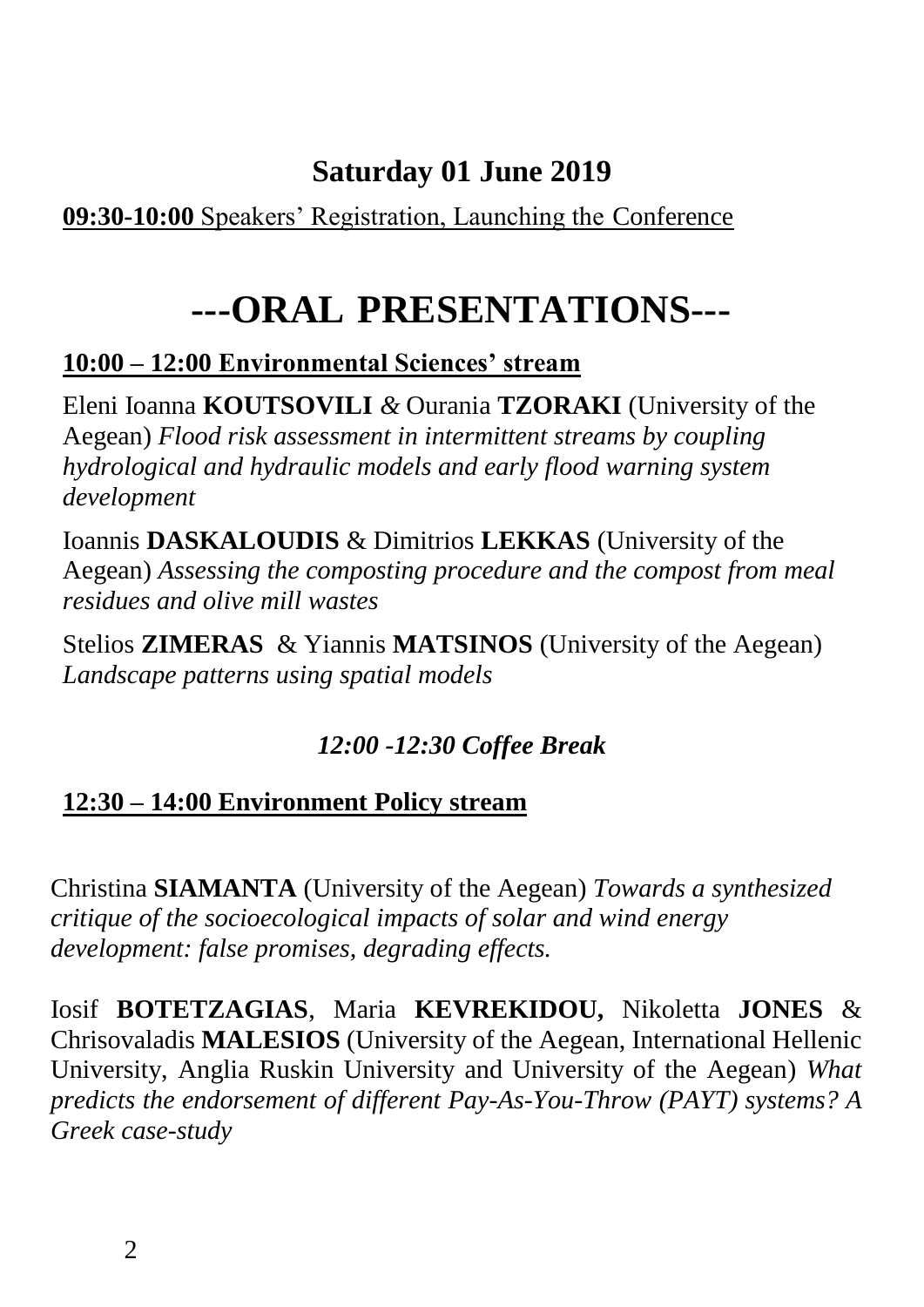#### (**SATURDAY**) **18:00 – 19:30 Environmental Management stream**

Sergio Rejado **ALBAINA** (Conservation of Arctic Flora and Fauna (CAFF)) *The Arctic Migratory Birds Initiative (AMBI): a pan-Arctic partnership for migratory bird conservation*

Abas **HAIDARI**, Ourania **TZORAKI**, Michael **LASITHIOTAKIS** & Panayiotis **SINIOROS** (University of the Aegean, University of the Aegean, Greek Atomic Energy Commission (EEAE), University of West Attica) *Market opportunities (Benefits) of the Waste Electrical and Electronic Equipment (WEEE) recycling industry: a case study of Aegean Recycling S.A. in Moria, Greece Greece*

#### **19:30-20:00 POSTER presentation**

Between 19:30 and 20:00, the author(s) of the poster presentation will be present to offer a short (couple of minutes) verbal exposition of their poster and answer any questions by the interested public.

The list of poster presentations follows